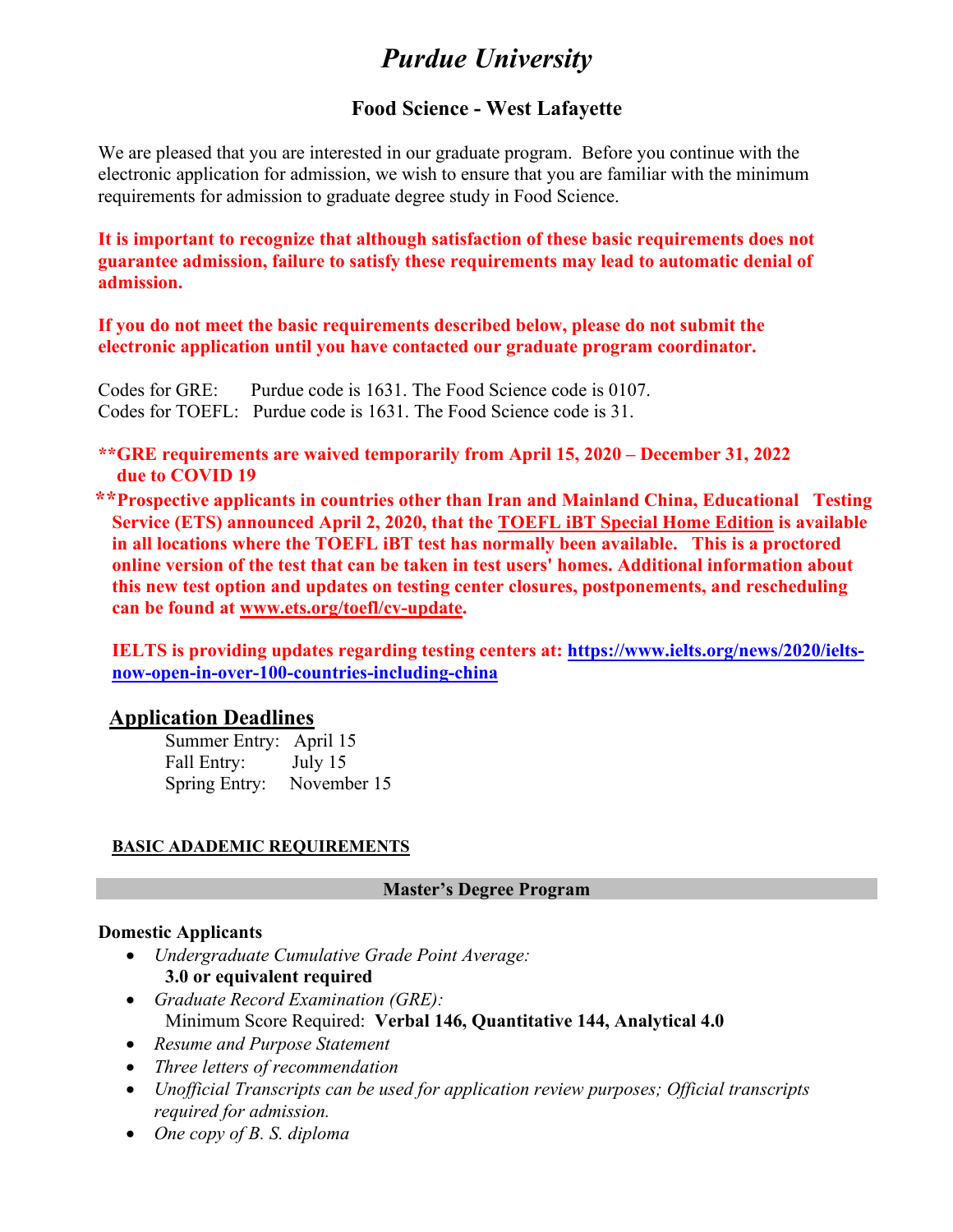### **International Applicants**

- *Undergraduate Cumulative Grade Point Average:* **3.0 or equivalent required**
- *Graduate Record Examination (GRE):* Minimum Score Required: **Verbal 146, Quantitative 144, Analytical 4.0**
- *TOEFL for Non-Native English Speakers:* Minimum Internet-Based Test (IBT) Overall Score Required: **80** (with the following minimum section requirements: **Reading: 19, Listening: 14, Speaking: 18, Writing: 18**)
- *TOEFL Essentials for Non-Native English Speakers:* Minimum Overall Score Required: **8.0** (with the following minimum section requirements: **Reading: 8.0; Listening 8.0; Speaking: 8.0; Writing: 8.0)**
- *IELTS (Academic Module):*  An alternative to the TOEFL, scores of **6.5 or higher will be accepted**
- *Resume and Purpose Statement*
- *Three letters of recommendation*
- *Unofficial Transcripts can be used for application review purposes; Official transcripts required for admission. Language of instruction and English translation required*
- *Copies of B. S. diploma;* o*ne copy should be in the language of instruction and the other in English translation*

## **Doctoral Degree Program**

# **Domestic Applicants**

- *Undergraduate Cumulative Grade Point Average:* **3.0 or equivalent required**
- *Graduate Record Examination (GRE):* Minimum Score Required: **Verbal 146, Quantitative 144, Analytical 4.0**
- *Resume and Purpose Statement*
- *Three letters of recommendation*
- *Unofficial Transcripts can be used for application review purposes; Official transcripts required for admission.*
- *One copy of B. S. diploma*

# **International Applicants**

- *Undergraduate Cumulative Grade Point Average:* **3.0 or equivalent required**
- *Graduate Record Examination (GRE):* Minimum Score Required: **Verbal 146, Quantitative 144, Analytical 4.0** *TOEFL for Non-Native English Speakers:* Minimum Internet-Based Test (IBT) Overall Score Required: **80** (with the following minimum section requirements: **Reading: 19, Listening: 14, Speaking: 18, Writing: 18**)
- *TOEFL Essentials for Non-Native English Speakers:* Minimum Overall Score Required: **8.0** (with the following minimum section requirements: **Reading: 8.0; Listening 8.0; Speaking: 8.0; Writing: 8.0)**
- *IELTS (Academic Module):*  An alternative to the TOEFL, scores of **6.5 or higher will be accepted**
- *Resume and Purpose Statement*
- *Three letters of recommendation*
- *Unofficial Transcripts can be used for application review purposes; Official transcripts required for admission. Language of instruction and English translation required*